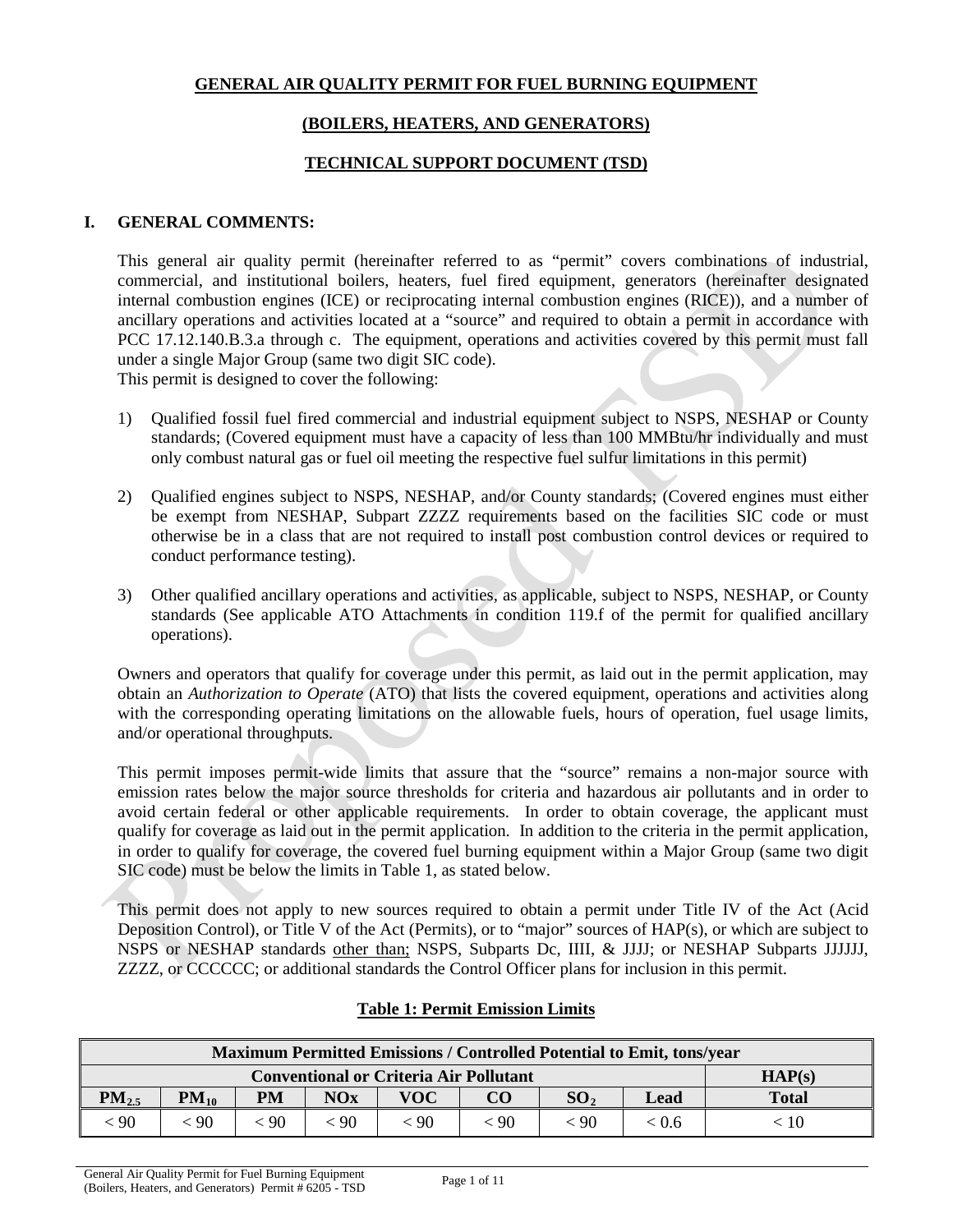### **II. SOURCE DESCRIPTION**

### **A. Process Description**

Facilities eligible for coverage under this permit may contain various combinations of boilers, heaters, other fuel fired equipment, engines, and other operations. The fuel fired equipment eligible for coverage must fire only natural gas, LPG – Propane, LPG – Butane, gasoline, or fuel oil (including diesel).

Currently the permit covers the following additional operations and activities:

- 1. Sources of fugitive dust, provided the source is not otherwise required to obtain an activity permit in accordance with PCC 17.12.470.
- 2. Gasoline storage and dispensing operations with a throughput more than 1000 gallons and less than 100,000 gallons per month.
- 3. Surface coating and abrasive blasting operations.

Attachments to the ATO for other operations and activities subject to local rules or federal regulations may be developed and added by the Control Officer on a case-by case basis.

### **B. Operating Capacity and Schedule**

The operating schedules of facilities covered by this permit will not be limited, however individual emission sources may be restricted in their hours of operation or fuel throughput and required to demonstrate compliance with the limits through monitoring and recordkeeping to comply with the permit-wide emission limitations.

## **C. Air Pollution Control Equipment**

No post combustion air pollution control equipment is required for fuel fired equipment eligible for coverage under this general permit.

Spray application of surface coatings, other than architectural coating and spot painting, will be conducted in an enclosed area equipped with controls containing no less than ninety-six percent of the overspray.

General odor, material handling, and control standards apply to all sources as required (See Section 2.14 through 2.16 of the permit).

#### **IV. EMISSIONS ESTIMATES**

Controlled emissions are estimated in accordance with generally accepted EPA emission factors from EPA's white papers and using EPA's AP-42, Fifth Edition Compilation of Air Pollutant Emission Factors, Volume 1: Stationary Point and Area Sources. The factors are supplemented with required limits where applicable. A summary of the controlled emissions from sources covered by this permit is provided on each individual ATO.

#### *Emergency Designated Internal Combustion Engines*

Federal requirements currently limit NSPS/ NESHAP "emergency" designated generators to operate no more than 100 hours of operation for maintenance and readiness testing and demand response purposes while there is no limit on hours of operation during true emergencies. PDEQ estimates the uncontrolled potential to emit of emergency generators using 500 hours of operation as recommended by the EPA. The permitted controlled potential to emit is estimated at 100 hours, there is no limit on hours of operation during true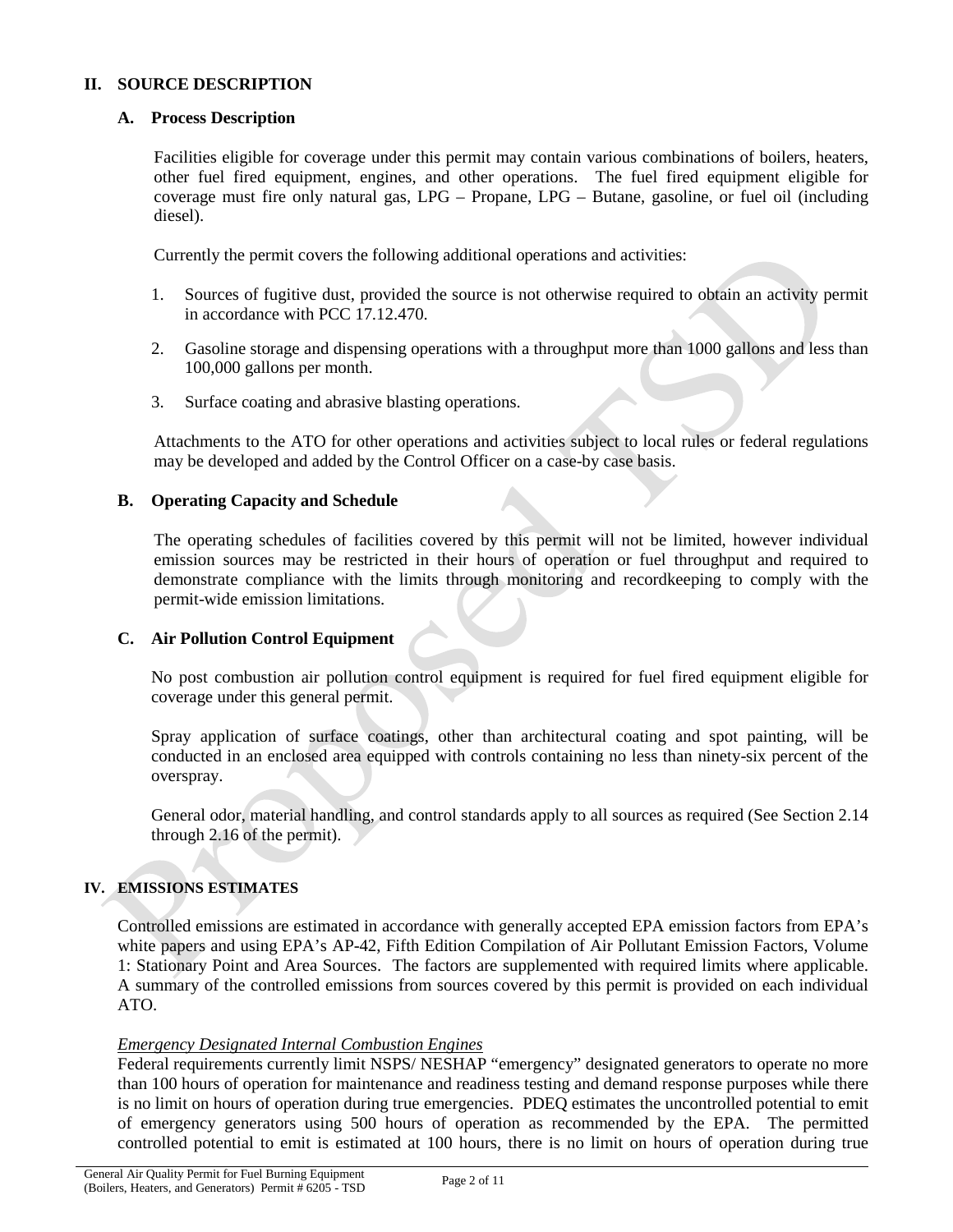emergencies.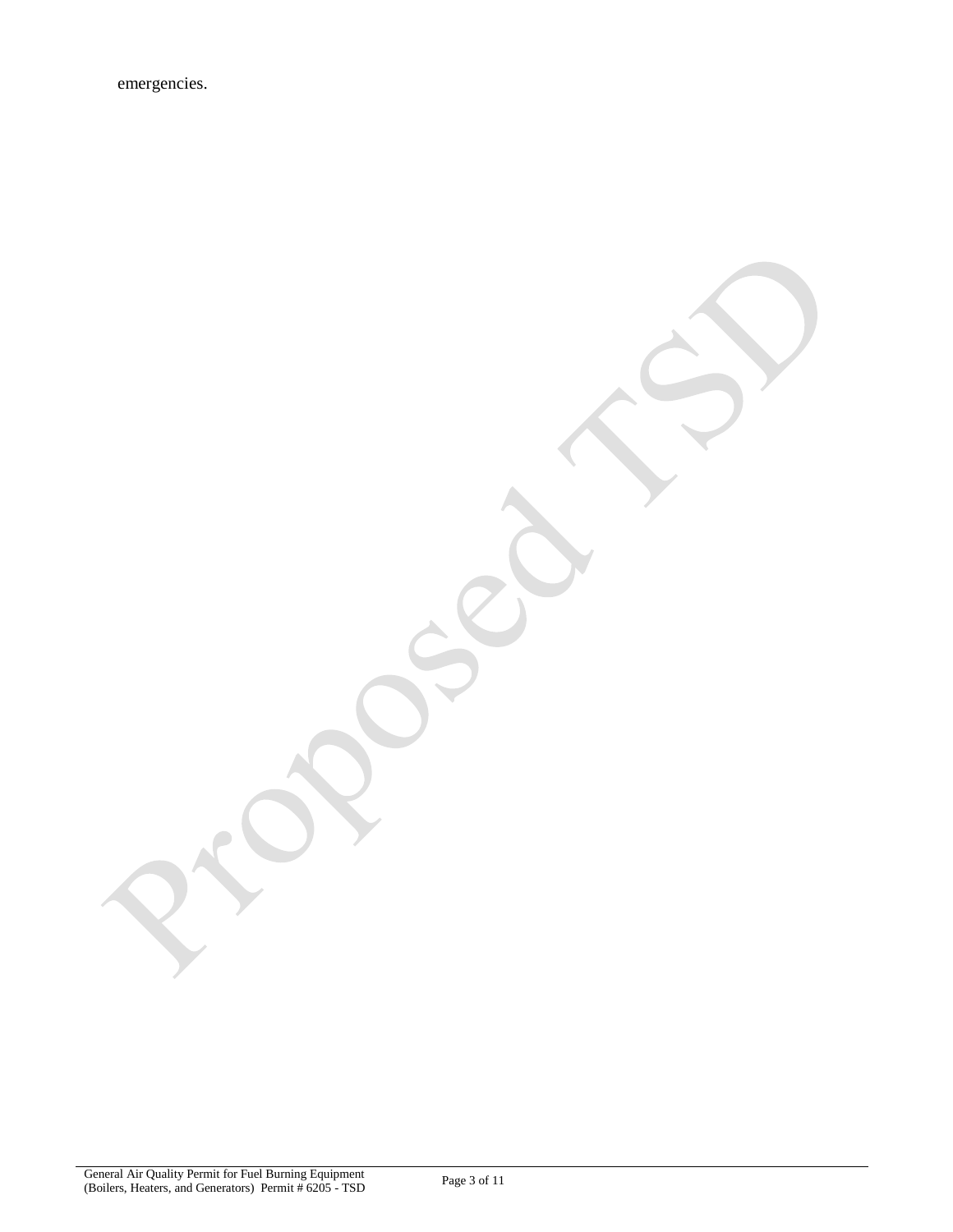### **V. APPLICABLE REQUIREMENTS**

#### **40 CFR, Part 60 Standards of Performance for New Stationary Sources:**

| Subpart A    | <b>General Provisions</b>                                                 |
|--------------|---------------------------------------------------------------------------|
| Subpart Dc   | NSPS for Small Industrial-Commercial-Institutional Steam Generating Units |
| Subpart IIII | NSPS for Compression Ignition Internal Combustion Engines                 |
| Subpart JJJJ | NSPS for Stationary Spark Ignition Internal Combustion Engines            |
| Appendix A   | <b>Test Methods</b>                                                       |

### **40 CFR, Part 63 National Emissions Standards for Hazardous Air Pollutants for Source Categories:**

| Subpart A      | General Provisions                                                        |
|----------------|---------------------------------------------------------------------------|
| Subpart JJJJJJ | NESHAP for Industrial, Commercial, and Institutional Boilers Area Sources |
| Subpart ZZZZ   | <b>NEHSHAP</b> for Stationary Reciprocating Internal Combustion Engines   |

### **Pima County Code Title 17, Chapter 17.12 – Permits and Permit Revisions:**

## **Article I – General Provisions:**

| 17.12.010 | <b>Statutory Authority</b>                            |
|-----------|-------------------------------------------------------|
| 17.12.020 | Planning, Constructing, or Operating Without a Permit |
| 17.12.040 | Reporting requirements                                |
| 17.12.045 | Test methods and procedures                           |
| 17.12.050 | Performance tests                                     |
| 17.12.080 | Permit Display or Posting                             |
|           |                                                       |

## **Article II – (Stationary) Source Permits:**

| 17.12.185 | Permit contents for Class II and Class III permits                               |
|-----------|----------------------------------------------------------------------------------|
| 17.12.235 | Facility Changes that require a permit revision                                  |
| 17.12.240 | Procedures for certain changes that do not require a permit revision Class II or |
|           | Class III                                                                        |
| 17.12.255 | <b>Minor Permit Revision</b>                                                     |
| 17.12.260 | <b>Significant Permit Revision</b>                                               |
| 17.12.270 | Permit Reopenings – Revocation and reissuance – Termination                      |
| 17.12.350 | Material permit condition                                                        |
|           |                                                                                  |

### **Article III – General Permits for Individual Sources:**

| 17.12.400 |  |  | Fees related to Class II and Class III permits |
|-----------|--|--|------------------------------------------------|
|-----------|--|--|------------------------------------------------|

# **Pima County Code Title 17, Chapter 17.16 – Emission Limiting Standards:**

# **Article I – General Provisions:**

| 17.16.010 | Local rules and standards; Applicability of more than one standard |
|-----------|--------------------------------------------------------------------|
| 17.16.020 | Noncompliance with applicable standards                            |
| 17.16.030 | Odor limiting standards                                            |

## **Article II – Visible Emission Standards:**

| 17.16.040 | Standards and applicability (includes NESHAP) |
|-----------|-----------------------------------------------|
| 17.16.050 | Visibility limiting standard                  |

 $\triangle$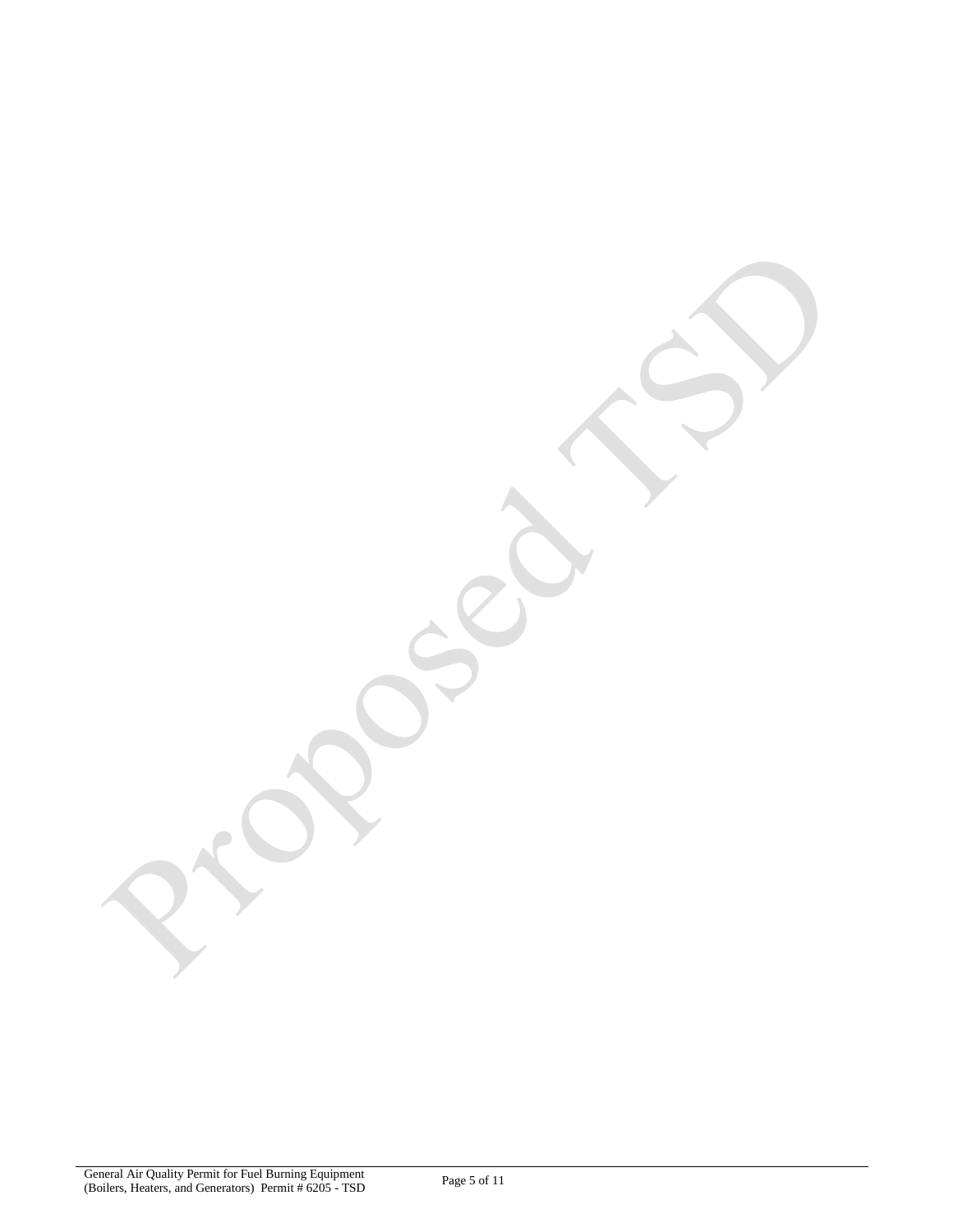### **Article IV – New and Existing Stationary Source Performance Standards:**

| 17.16.130 | Applicability                                                        |
|-----------|----------------------------------------------------------------------|
| 17.16.165 | Standards of performance for fossil-fuel fired industrial commercial |
|           | equipment                                                            |
| 17.16.230 | Standards of performance for storage vessels for petroleum liquids   |
| 17.16.340 | Standards of performance for stationary rotating machinery           |
| 17.16.400 | Organic solvents and other organic materials                         |
| 17.16.430 | Standards of performance for unclassified sources                    |

### **Pima County Code Title 17, Chapter 17.20 – Emissions Source Testing and Monitoring:**

| 17.20.010 | Source sampling, monitoring and testing |
|-----------|-----------------------------------------|
| 17.20.040 | Concealment of emissions                |

### **Pima County Code Title 17, Chapter 17.24 – Emission Source Recordkeeping and Reporting:**

17.24.020 Recordkeeping for compliance determination

### **Additional applicable regulations for attachments to the ATO will be included in the attachments as necessary.**

## **VI. REQUIREMENTS SPECIFICALLY IDENTIFIED AS NON-APPLICABLE**

#### Fossil Fuel Fired Industrial and Commercial Equipment

Performance testing requirements for steam generating units or boilers subject to NSPS Subpart Dc and NESHAP JJJJJJ are not applicable to sources eligible for coverage by this permit. Should sources desire to fire fuels other than natural gas, LPG (Propane/Butane), Diesel, distillate fuel oil, the sources will be required to obtain an individual permit. Boilers subject to NSPS, Subparts D through Db are not eligible for coverage by this permit and are required to obtain an individual permit.

#### Internal Combustion Engines

Performance testing requirements for internal combustion engines subject NSPS, Subpart IIII and JJJJ are not applicable to sources eligible for coverage by this permit. Requirements that would trigger performance testing requirements for various engines eligible for coverage by this permit are included as provisions of this permit.

#### Attachment 3 to the ATO – Gasoline Fuel Storage and Dispensing Requirements

PCC 17.16.230.A and E do not apply to sources eligible for coverage by this permit. Diesel and Fuel Oil are not considered petroleum liquids in accordance with PCC and gasoline storage tanks eligible for coverage must be less than 40,000 gallons in size.

#### Attachment 4 to the ATO – Surface Coating and Abrasive Blasting

PCC 17.16.400.C.5 does not apply to sources eligible for coverage by this permit unless the Control Officer develops and adds an Attachment to the ATO for facilities engaged in the surface coating of miscellaneous metal parts and products as defined in PCC. These standards and specific conditions would apply to facilities that are classified in the Major Groups (two digit SIC codes) 34 through 39, that are not otherwise subject to an NSPS or NESHAP industrial category standard.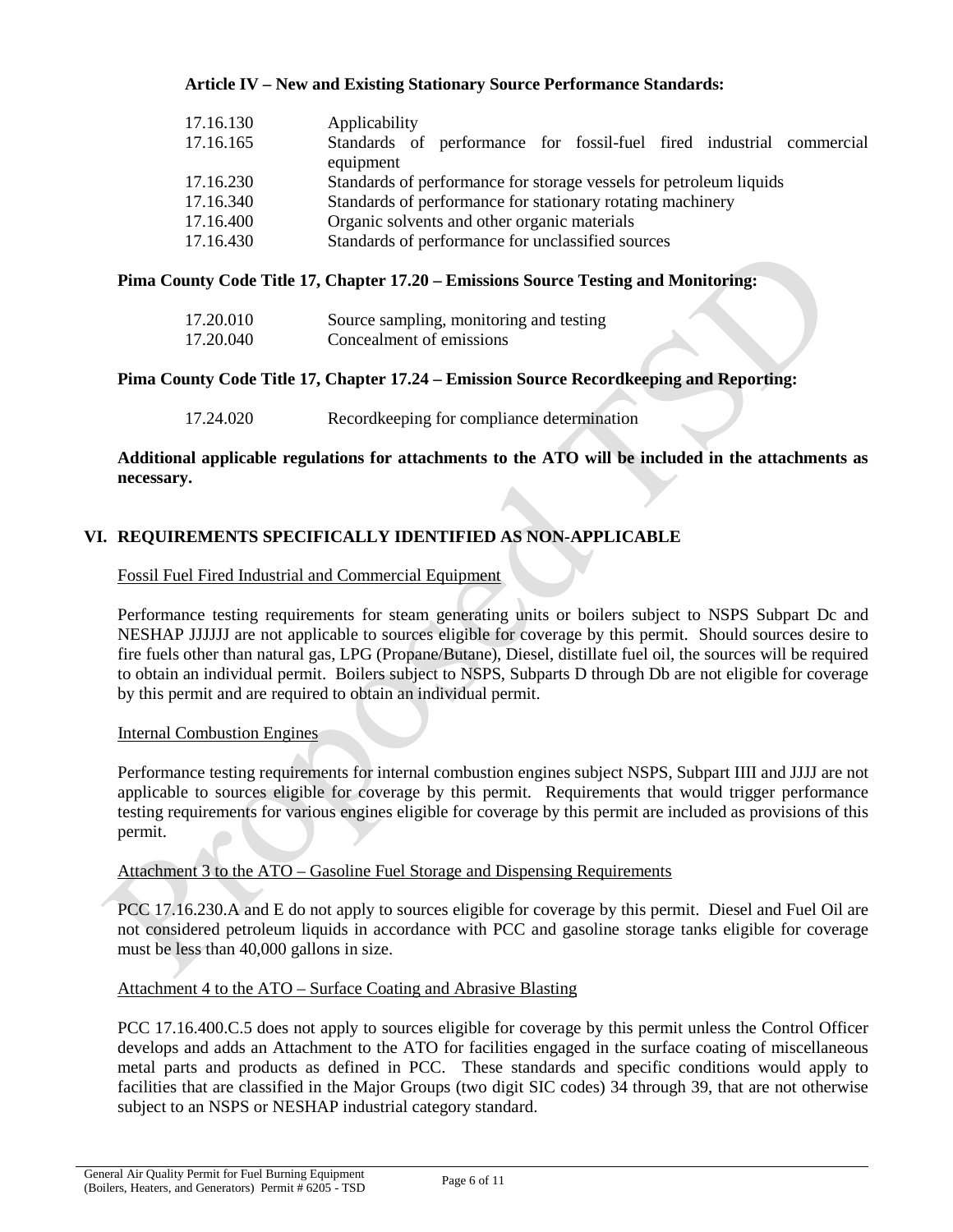### **VII. PERMIT APPLICABILITY DETERMINATIONS**

### **A. Permit and Permit Summary**

The Specific Conditions have been organized into permit sections specific to the equipment and emission source categories at the facility.

### **B. General Conditions**

This section includes the General Conditions that are applicable to all Class II/III sources in Pima County.

## **C. General Applicability (Section 1):**

This Section of the permit provides a reference for the statutory authority, permit classification, permitted sources, and permit sections. Specific Conditions relating to the applicability of permitted sources are included in Section 5.

### **D. Permit - Wide Operations (Section 2):**

This Section incorporates the permit-wide provisions applicable to all sources at the facility and is used to streamline provisions applicable to the specific sources and operations in other Sections of the permit. The permit-wide provisions include the following: permit-wide operating limitations, general control standards, materials handling standards, odor limiting standard, opacity standards, visibility limiting standard, disposition of portable sources, and asbestos requirements for demolition and renovation activities. This Section also includes the permit-wide provisions for monitoring, recordkeeping, reporting requirements, facility changes, and testing requirements.

## **E. Fossil Fuel Fired Industrial and Commercial Equipment (Boilers and Heaters) (Section 3):**

This Section incorporates and imposes operating limits for boilers, heaters, and fuel fired equipment to avoid certain requirements in PCC 17.16.165, 40 CFR Part 60, NSPS Subpart Dc, and 40 CFR Part 63, NESHAP Subpart JJJJJJ for certain classes of boilers applicable PCC requirements. The specific applicability provisions for the boilers and heaters are included in Section 5 and indicated in the equipment list in Attachment 2.

The listed boilers and heaters in the equipment list are limited to firing natural gas or distillate fuel oil (including diesel). Distillate fuels are limited by the permit to contain no more than 0.5 % wt. Sulfur. Certain new oil fired boilers are further restricted to firing only ultra-low-sulfur fuel oil or diesel  $($   $\leq$  15 ppm S). The specific definition for natural gas in this Section is taken from the NESHAP standard and is a broad definition that also includes synthetic natural gas, and LPG – Propane/Butane for use in temporary boilers or as an alternate fuel when required. The equipment listed in the ATO is limited to fire the fuel indicated in the ATO.

Oil fired boilers identified in the ATO must follow the requirements in Attachment 1 to the ATO titled "NESHAP JJJJJJ Requirements for Oil Fired Boilers".

## **F. NON-NSPS/NESHAP ICE (Emergency Designated Engines)(Section 4A):**

This section of the permit contains County requirements for older engines that are not subject to NSPS or NEHSHAP requirements for facilities whose SIC codes designate them as residential, commercial, or institutional facilities which are not subject to NESHAP subpart ZZZZ. These engines are limited to no more than 100 hours of operation for maintenance and readiness testing. There is no time limit on the use of emergency designated engines in emergency situations.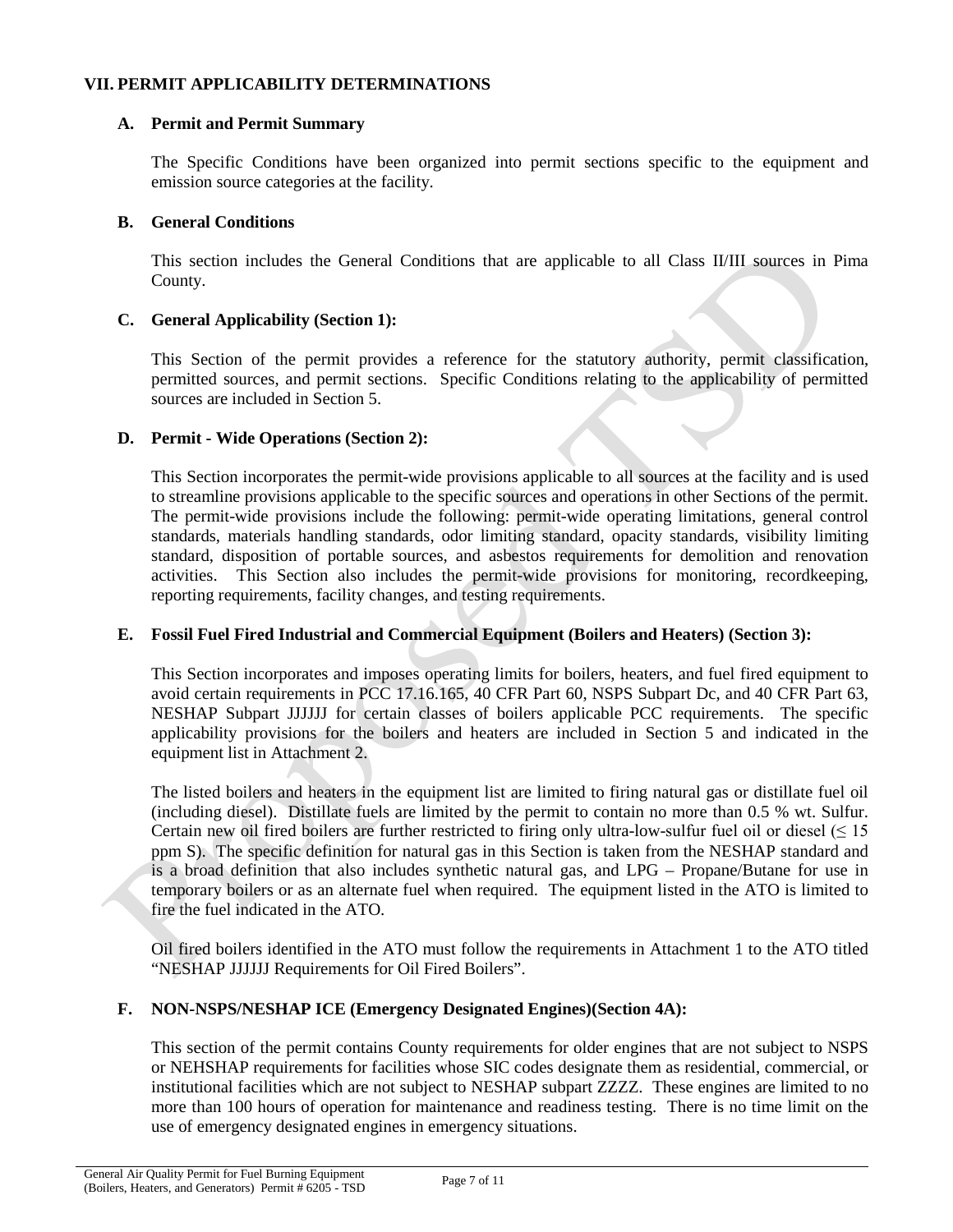## **G. NESHAP for CI and SI RICE (Sections 4B and 4G)**

These sections of the permit apply to emergency and non-emergency designated engines that are subject to NESHAP, Subpart ZZZZ.

Emergency designated engines that are eligible for coverage are limited by the federal requirements to operate less than 100 hour per calendar year for maintenance and readiness testing and less than 50 of the 100 hours per year can be used for limited qualified non-emergency situations. There is no time limit on the use of emergency designated engines in emergency situations.

Non-emergency engines that are eligible for coverage are limited to those engines that can be operated at area sources and subject only to maintenance management practices in the federal requirements and not otherwise required to install post combustion controls and/or conduct performance testing.

# **H. NSPS for CI ICE (Sections 4C and 4E):**

These sections of the permit apply to emergency, fire pump, and non-emergency designated engines that are subject to NSPS, Subpart IIII.

Emergency designated engines that are eligible for coverage are limited by the federal requirements to operate less than 100 hour per calendar year for maintenance and readiness testing and less than 50 of the 100 hours per year can be used for limited qualified non-emergency situations. There is no time limit on the use of emergency designated engines in emergency situations.

Non-emergency engines that are eligible for coverage must meet the tiered emissions standards for the designated engine power and model year required by the federal regulations.

# **I. NSPS for SI ICE (Sections 4D and 4F):**

These sections of the permit apply to emergency and non-emergency designated engines respectively that are subject to NSPS, Subpart JJJJ.

Emergency designated engines that are eligible for coverage are limited by the federal requirements to operate less than 100 hour per calendar year for maintenance and readiness testing and less than 50 of the 100 hours per year can be used for limited qualified non-emergency situations. There is no time limit on the use of emergency designated engines in emergency situations.

Non-emergency engines that are eligible for coverage are limited to those engines that can be operated at area sources and subject only to maintenance management practices in the federal requirements and not otherwise required to install post combustion controls and/or conduct performance testing.

# **J. Specific Applicability Provisions (Section 5):**

This Section of the permit includes specific conditions on the applicability of permitted facility sources to include provisions related to the source categories, affected facilities, equipment, emission sources, installations, activities and operations covered by this permit.

## **K. Attachment 1 to the ATO – Fugitive Dust Requirements**

This attachment to the ATO applies to fugitive dust emissions from facilities with more than 1 acre of open area, including unpaved roadways, which have the potential to generate airborne particulates or fugitive dust. This attachment contains fugitive dust control standards and prescribes reasonably necessary and feasible precautions for the control of fugitive dust and airborne particulate matter. The Applicant is required to maintain a fugitive dust activity log and record the dates on which controls are taken and the type of control measures taken, and corrective actions as necessary.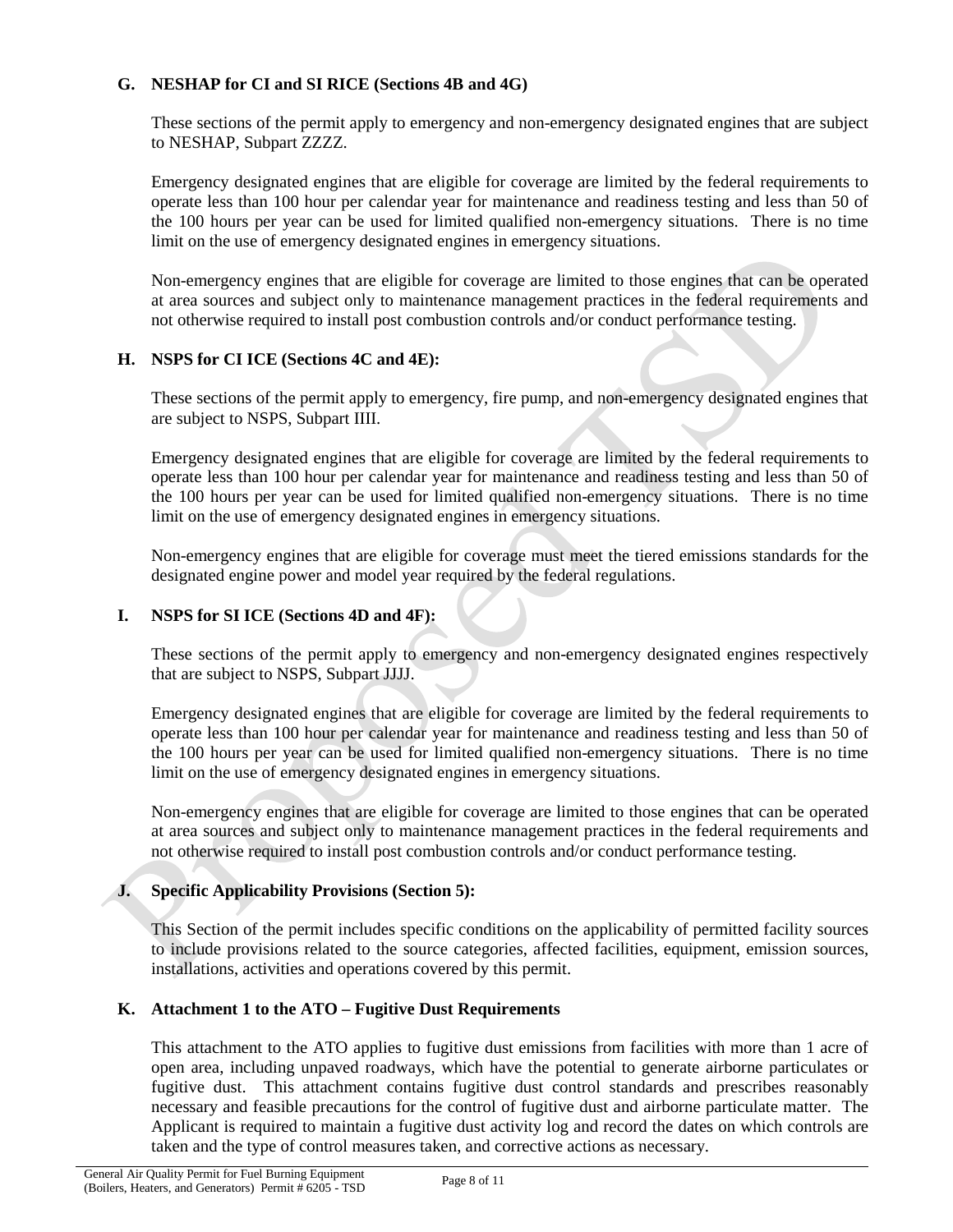## **L. Attachment 2 to the ATO – NESHAP Subpart JJJJJJ Requirements for Oil Fired Boilers**

This attachment to the ATO applies to oil fired boilers at a facility that are eligible for coverage that are subject to work practice standards, emission reduction measures, and management practices (tune-up procedures). Boilers eligible for coverage are limited to firing distillate fuels that do not require performance testing.

#### **M. Attachment 3 to the ATO – Gasoline Fuel Storage and Dispensing Requirements**

This attachment to the ATO applies to gasoline storage tanks and fuel dispensing facilities at a facility with a throughput greater than 1000 gallons/month that are eligible for coverage. Gasoline storage tanks are subject to PCC 17.16.230.B and dispensing facilities are subject to NESHAP, Subpart CCCCCC. Individual fuel storage tanks eligible for coverage are required to have a capacity of less than 40,000 gallons. Fuel tanks greater than 250 gallons must be equipped with submerged fill devices in accordance with NESHAP, Subpart CCCCCC. Storage tanks and dispensing facilities are required to comply with applicable standards, and recordkeeping and maintain throughput records.

### **N. Attachment 4 to the ATO – Surface Coating and Abrasive Blasting Requirements**

This attachment to the ATO applies to surface coating and abrasive blasting operations at a facility that use more than 320 gallons per year of surface coatings and solvents combined or more than 12, 000 lbs/year of abrasive blasting media. Surface coating operations and/or use of solvents at a facility are subject to PCC 17.16.400.

#### **O. [Reserved for Future Additional Attachments]**

Future additional attachments to the authorization to operate under this general permit, that contain Specific Conditions, may be written and adopted by the Control Officer without public notice, provided that any such attachments are limited to either promulgated federal or local requirements applicable to source categories, operations, and activities currently covered by this permit; or to future operations or activities that are not currently covered by this permit and which have a combined potential to emit (PTE), with controls, less than 10 tons/year of any conventional pollutant and less than 1 ton/year of HAP(s), except those operations or activities that emit significant quantities of the non-conventional pollutants listed in PCC 17.04.340.A (212) (i.e. at the time of issuance of this permit, the activity or operations has a combined emission rate determined by the Control Officer, due to its size, to be an insignificant activity in accordance with PCC 17.04.340.A.114).

## **VII. Periodic Monitoring**

This is a Class II/III permit and as such does not include a mandatory submittal of a semiannual summary report of required monitoring or an annual compliance certification to the Control Officer. The permit requires the facility to maintain the required periodic monitoring records on site. An annual report is required to be sent to the EPA electronically for stationary emergency designated engines greater than 100 HP that operate for non-emergency purposes in accordance with the applicable federal regulations (See Section 4B through 4D).

## **IX. Control Technology Determination**

No control technologies needed to be determined; the permitted facility sources not subject to RACT, BACT or LAER.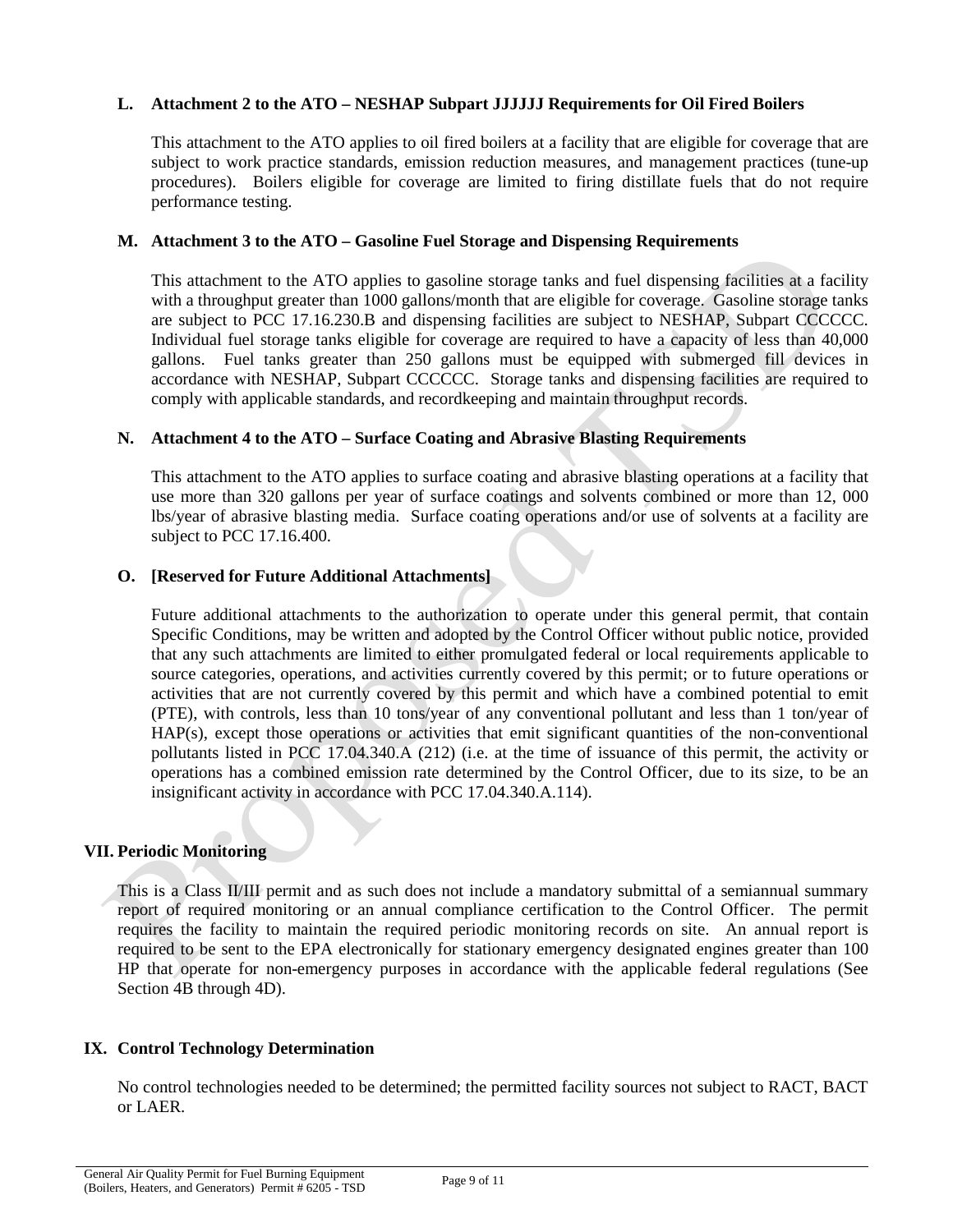## **X. Exclusion of PCC Particulate Matter Discharge Rate Standards**

The applicable PCC rules for the maximum particulate discharge rates are not normally included for Class II/III area source permits as explained below.

- For particulate matter sources, the calculated maximum particulate matter discharge rate, as provided in Title 17, yields maximum rates that far exceed the emissions expected from most typical area sources. For example a 200 ton/hour process source, which is typical for an average construction aggregate, screening operation, would be limited to a maximum particulate matter discharge rate of 40.4 lbs/hour or 177 tons/year. This limit far exceeds estimated emissions from typical sources using EPA AP-42 emission factors and the source is far more likely to exceed opacity and visibility limiting standards well before reaching this limit.
- With regard to fuel burning equipment, PCC 17.16.165.C limits the emissions of particulate matter from commercial and industrial fossil-fuel fired equipment (including but not limited to boilers). This limit is not normally included in permits because allowable emissions are consistently over an entire order of magnitude higher than EPA AP-42 estimated potential emissions. The chart below, illustrates the point.



#### **Comparison of Emissions of PM-10 for Boilers: PCC Allowable vs AP-42 Estimated**

Comparative Chart of Allowable Particulate Emissions Under Pima County Code, Title 17, and Estimated Potential Emissions based on EPA AP-42 Estimates for External Combustion Sources. Allowable emissions are consistently over ten times estimated potential emissions. Therefore, it is not necessary to include the standard in the permit explicitly, but by reference in Attachment 1.